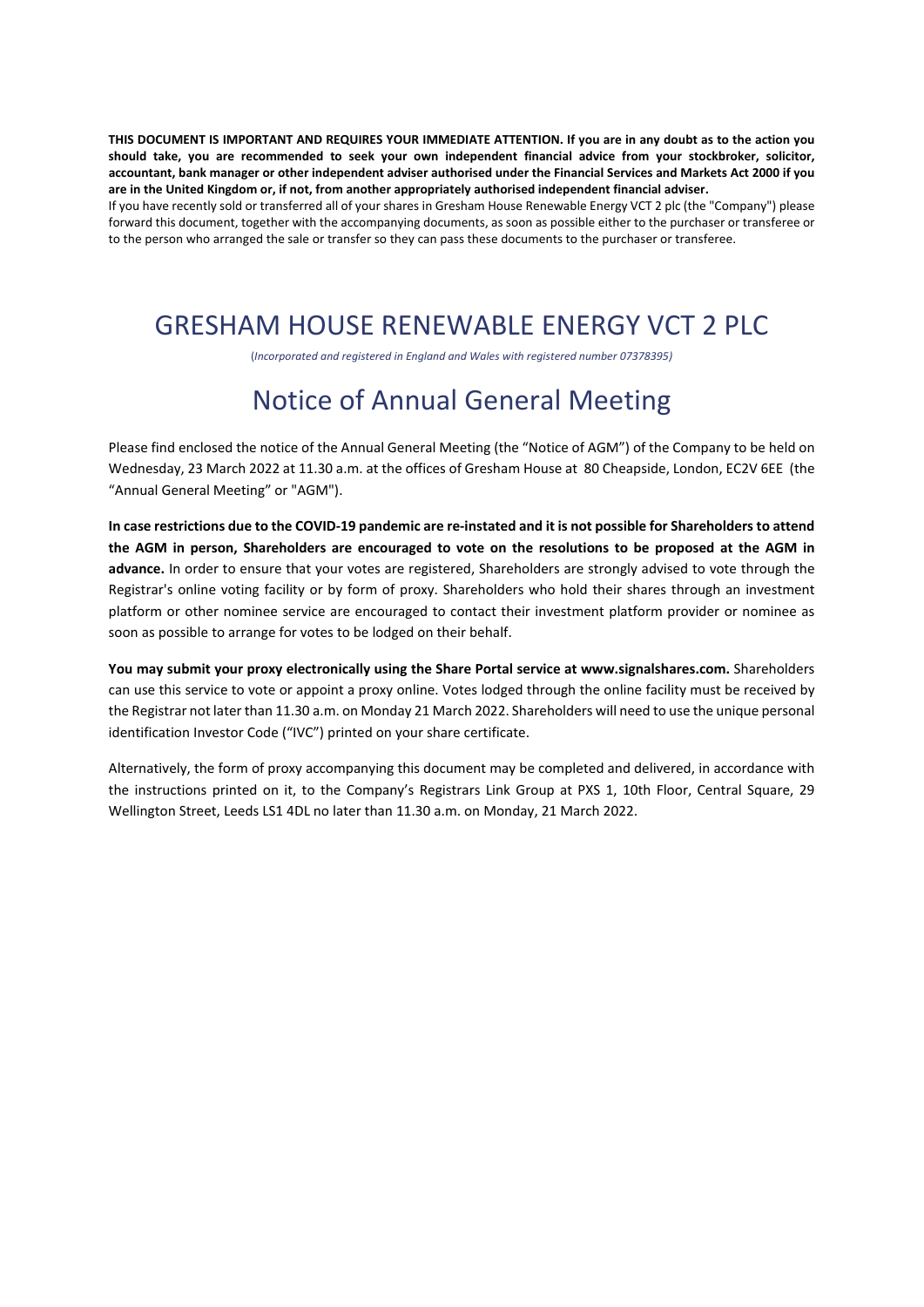### **CHAIRMAN'S LETTER**

Dear Shareholder

#### **Annual General Meeting 2022**

I am pleased to invite you to our eleventh Annual General Meeting. The AGM will be held at 11.30 a.m. on Wednesday, 23 March 2022 at the offices of Gresham House at 80 Cheapside, London, EC2V 6EE.

Full details of the meeting and the resolutions that will be put to Shareholders are set out in the enclosed Notice of Annual General Meeting.

The Company has published its Annual Report & Financial Statements for the year ended 30 September 2021 ("the Annual Report"). The Annual Report is available on the Company's website at https://greshamhouse.com/realassets/new-energy/gresham-house-renewable-energy-vct-2-plc/ and a copy is enclosed herewith for those holders that elected to receive a hard copy.

Further details on how Shareholders can vote in advance of the AGM are set out below.

#### **The 2022 AGM – COVID‐19**

The Board has concluded that Shareholders may attend the AGM in person for this financial year, but this will be subject to the prevailing rules and Government guidance on the day of the meeting. The Board urges shareholders to take account of the Government regulations in force on the day of the AGM and to consider their own personal circumstances before attending the AGM in person. The Board reserves the right to restrict in‐person attendance at the AGM, should this be required under the relevant rules or Government guidance.

A member entitled to attend, speak and vote at this meeting may appoint a proxy or proxies to attend and vote on their behalf. A proxy need not also be a member of the Company, however shareholders who wish to appoint a proxy are encouraged to appoint the Chairman of the AGM as their proxy in case restrictions due to the COVID‐19 pandemic are re‐instated and the attendance of third parties is restricted. Subject to the prevailing rules and Government guidance at the time of the AGM, the return of a completed proxy form or other instrument of proxy will not prevent you attending the AGM and voting in person if you wish.

For Shareholders wishing to follow the AGM proceedings but choosing not to attend, we will be able to welcome you through conferencing software. To register, Shareholders can click here: https://greshamhouse.com/gresham‐ house-renewable-vcts-agm-registration/. All voting on the resolutions will be conducted by a poll. For technological reasons, Shareholders viewing the meeting via conferencing software will not be able to vote on the polls and we therefore encourage all Shareholders, and particularly those who cannot attend physically, to exercise their votes in advance of the meeting.

The live stream of the AGM will include a facility for questions to be submitted. However, in order to cover as many questions as possible, it would be appreciated if Shareholders submit their questions to the Board before the meeting. Shareholders are invited to submit questions via email at renewablevcts@greshamhouse.com or by contacting Gresham House Investor Relations by telephone on 020 7382 0999 by no later than 11.30 a.m. on Monday, 21 March 2022.

If Shareholders wish to submit more than two questions or comments, they are requested to indicate their two highest priority questions or comments and further questions will be considered if time permits. Questions and comments may be moderated to avoid repetition and to make them more concise. There may not be sufficient time available to address all the comments and questions raised during the meeting. Please note that individual responses will not be sent to Shareholders.

As is the case in respect of questions raised by Shareholders using the live link described above, the Company will not answer questions if (a) to do so would involve the disclosure of confidential information (b) the answer has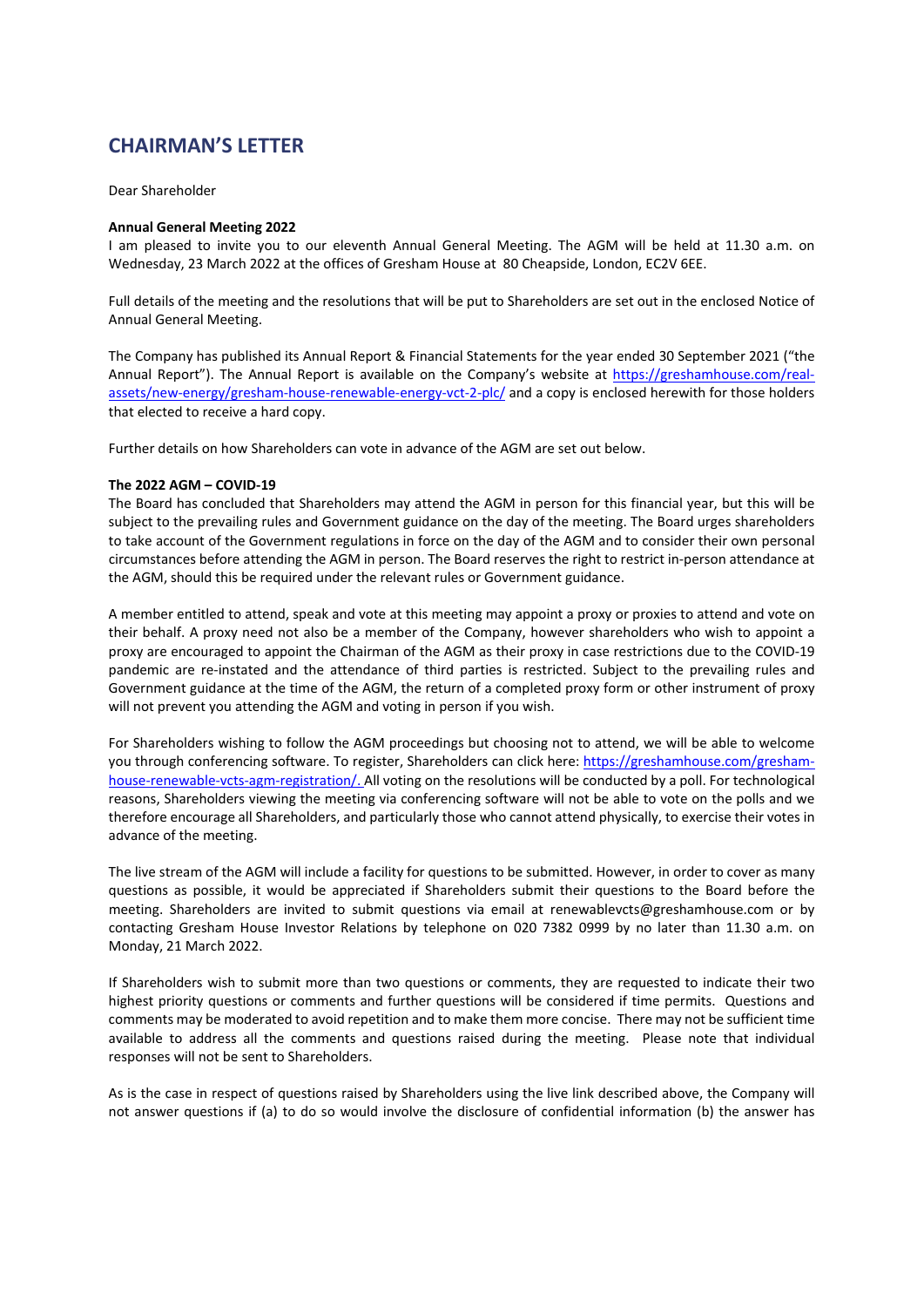already been given on a website in the form of an answer to a question, or (c) it is undesirable or not considered by the Board to be in the interests of the Company to do so.

If there are any changes to the arrangements for the AGM as set out in this Notice, the Company will update shareholders via the Company's website, and, if appropriate, through an announcement on the London Stock Exchange.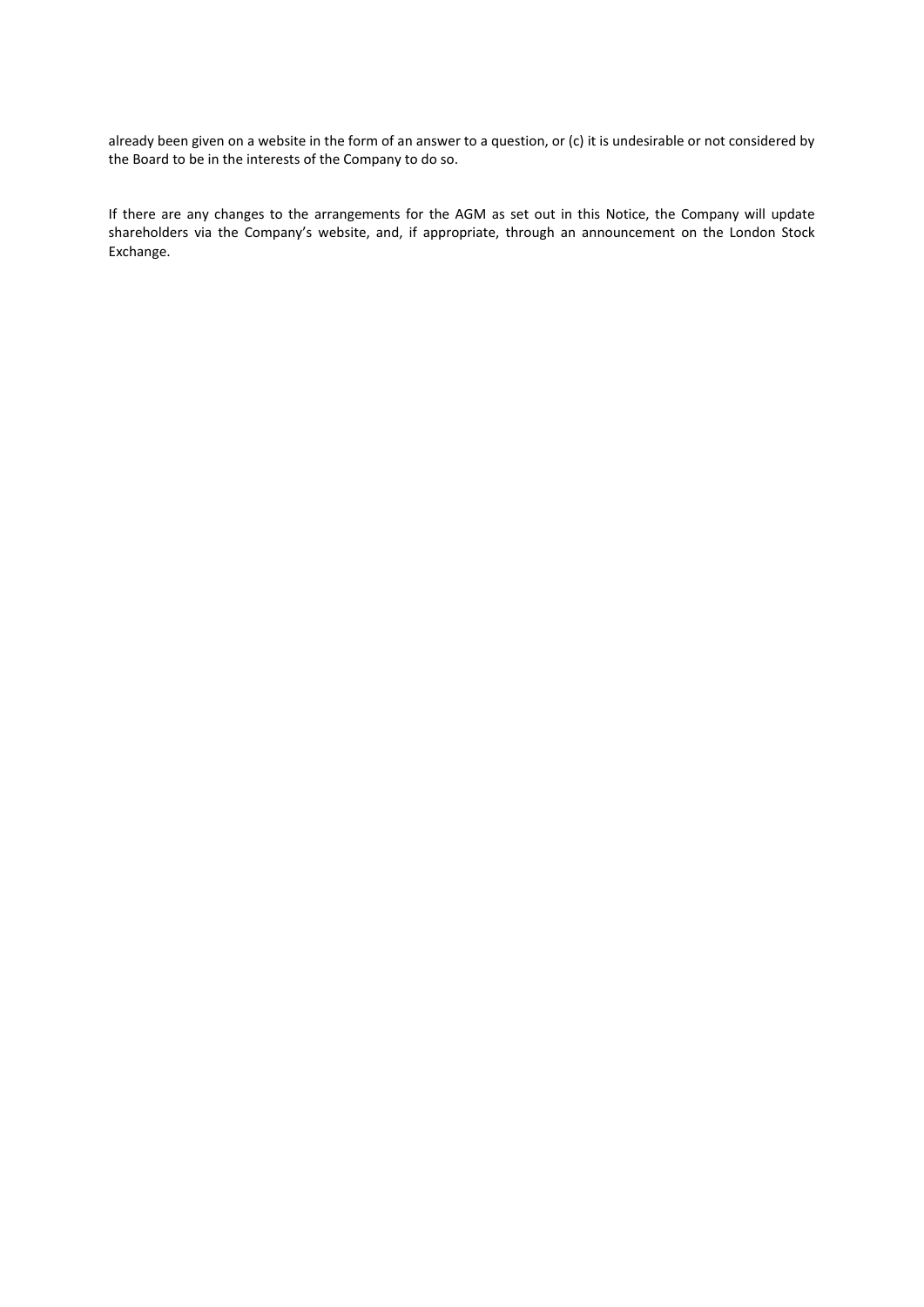#### **Action to be taken**

If restrictions due to the COVID-19 pandemic are reinstated, Shareholders may not be able to vote on the day of the AGM and are encouraged to vote on the resolutions to be proposed at the AGM in advance. If you would like to vote on the resolutions, you can appoint a proxy by logging on to www.signalshares.com to vote and selecting the "proxy voting" link. You can also appoint a proxy by lodging a proxy appointment through the CREST Proxy Voting Service or alternatively, the form of proxy accompanying this document may be completed, signed and returned, in accordance with the instructions printed on it, to the Company's Registrar at Link Group PXS1, 10th Floor, Central Square, 29 Wellington Street, Leeds LS1 4DL as soon as possible, but in any event it must be received by no later than 11.30 a.m. on Monday 21 March 2022. Further hard copy proxy forms can be requested by contacting the Registrar on 0371 664 0391 or via email at shareholderenquiries@linkgroup.co.uk.. Calls are charged at the standard geographic rate and will vary by provider. Calls outside the United Kingdom will be charged at the applicable international rate. Lines are open between 9.00 a.m. – 5.30 p.m., Monday to Friday excluding public holidays in England and Wales.

#### **Recommendation**

Your Directors are of the opinion that all resolutions which are to be proposed at the AGM are in the best interests of the Company and its Shareholders as a whole and therefore unanimously recommend that you vote in favour of the resolutions as they intend to do in respect of any shares which they beneficially own.

Yours faithfully

**Christian Yates Chairman** 27 January 2022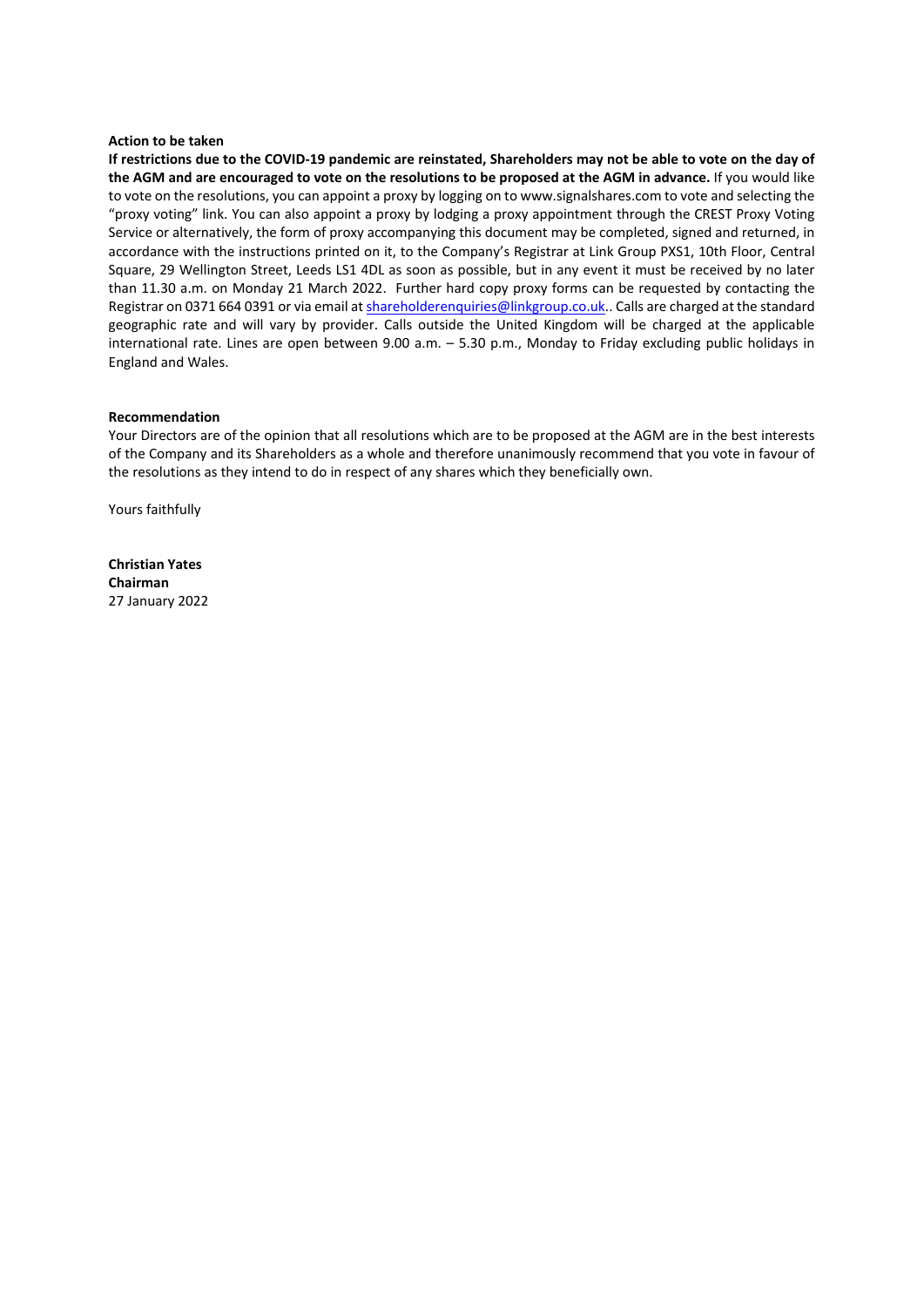### **NOTICE OF THE ELEVENTH ANNUAL GENERAL MEETING OF GRESHAM HOUSE RENEWABLE ENERGY VCT 2 PLC**

**NOTICE IS HEREBY GIVEN** that the eleventh Annual General Meeting of Gresham House Renewable Energy VCT 2 plc (the "Company") will be held at 11.30 a.m. on Wednesday 23 March 2022 at the offices of Gresham House at 80 Cheapside, London, EC2V 6EE (the "Annual General Meeting" or "AGM") for the transaction of the following business:

As **Ordinary Business**, to consider and, if thought fit, pass the following resolutions which will be proposed as Ordinary Resolutions:

#### *Ordinary Resolutions*

- 1. To receive and adopt the Report and Accounts for the year ended 30 September 2021 together with the report of the Auditor thereon.
- 2. To approve the Directors' Remuneration Report (other than the part containing the Directors' remuneration policy), set out on pages 35 and 36 of the Annual Report and Financial Statements for the year ended 30 September 2021.
- 3. To re‐appoint BDO LLP as the Company's auditor to hold office from the conclusion of this meeting until the conclusion of the next annual general meeting at which accounts are laid before the Company.
- 4. To authorise the Directors to determine the auditor's remuneration.

As **Special Business**, to consider and, if thought fit, pass the following resolution:

#### *Special Resolution*

5. THAT a general meeting, other than an annual general meeting, may be called on not less than 14 clear days' notice provided that this authority shall expire at the conclusion of the Company's next annual general meeting.

By order of the Board

**JTC (UK) Limited Company Secretary Gresham House Renewable Energy VCT 2 PLC**

Registered office: The Scalpel, 18th Floor 52 Lime Street London EC3M 7AF

Dated: 27 January 2022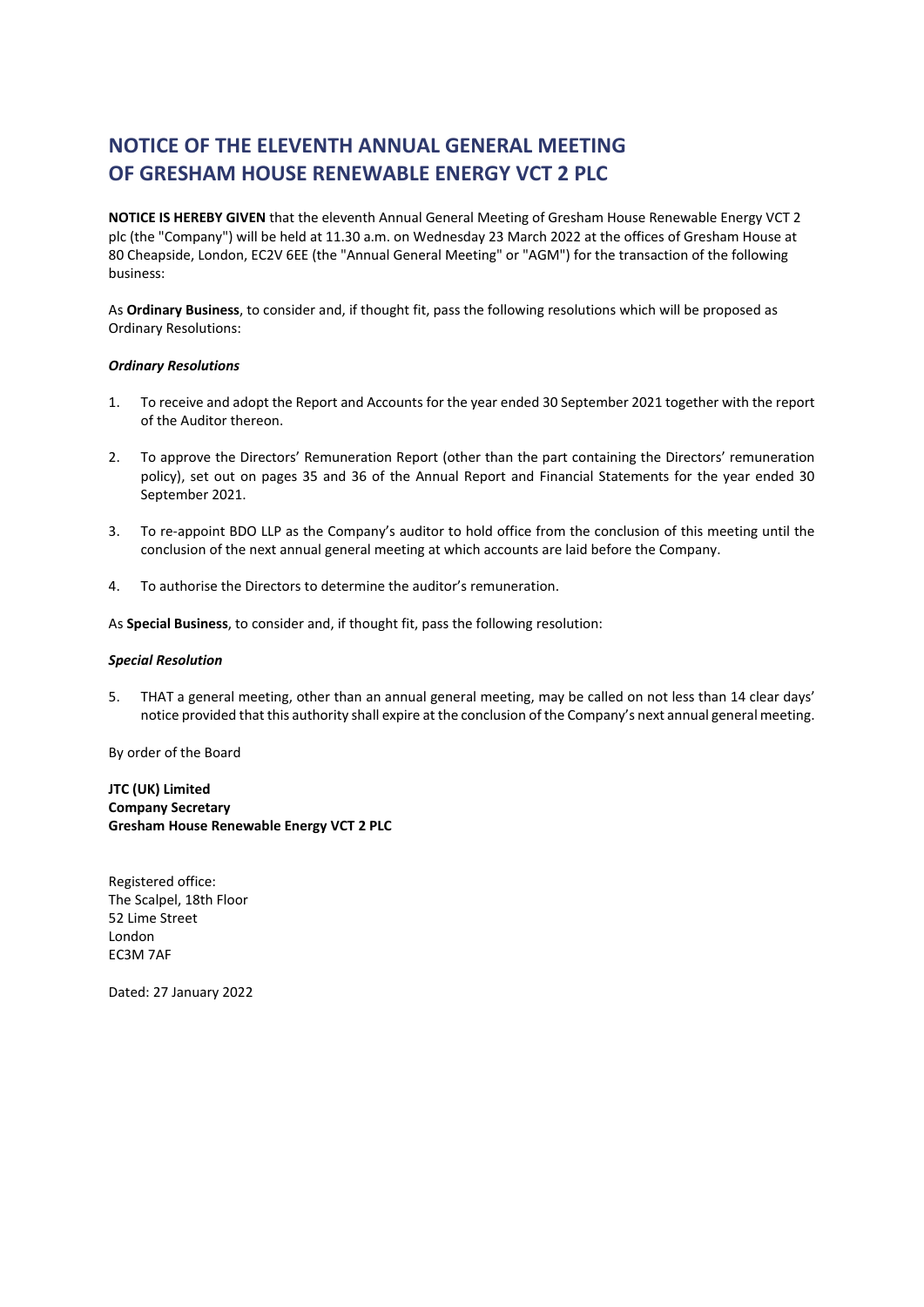### **NOTES**

- (a) A member entitled to attend, speak and vote at this meeting may appoint a proxy or proxies to attend, speak and vote on their behalf. A proxy need not also be a member of the Company but must attend the meeting to represent you. You can only appoint a proxy using the procedures set out in these notes and the notes to the proxy form. If you do not hold your shares directly you are encouraged to arrange for your nominee to vote on your behalf.
- (b) In case restrictions due to the COVID-19 pandemic are re-instated and it is not possible for members to attend in person, members are encouraged to submit their votes by proxy in advance of the AGM and appoint the Chairman of the AGM as their proxy.
- (c) A form of proxy is enclosed with this notice, together with a pre‐paid reply envelope]. Alternatively, proxies may be lodged at www.signalshares.com as set out at Note (f) below. To be valid, forms of proxy together with the power of attorney or other authority, if any, under which it is signed, or a notarially certified copy or a copy certified in accordance with the Powers of Attorney Act 1971 of that power or authority must be received by the Company's Registrar, Link Group at PXS 1, 10th Floor, Central Square, 29 Wellington Street, Leeds LS1 4DL or through www.signalshares.com not less than 48 hours (excluding non-working days and public holidays in England and Wales) before the time appointed for holding the meeting or any adjourned meeting.
- (d) If you are not a member of the Company but you have been nominated by a member of the Company to enjoy information rights, you do not have a right to appoint any proxies under the procedures set out in these Notes. Please read Note (j) below. Under section 319A of the Companies Act 2006 (the "Act"), any member attending the meeting has a right to ask questions. The Company must answer any question a member asks relating to the business being dealt with at the Annual General Meeting unless:
	- answering the question would interfere unduly with the preparation for the Annual General Meeting or involve the disclosure of confidential information;
	- the answer has already been given on a website in the form of an answer to a question; or
	- it is undesirable in the interests of the Company or the good order of the Annual General Meeting that the question be answered.
- (e) In order to revoke a proxy instruction, a member will need to inform the Company by sending a signed hard copy notice clearly stating the intention to revoke the proxy appointment to the Company's Registrar, Link Group, PXS 1,10th Floor, Central Square, 29 Wellington Street, Leeds LS1 4DL. In the case of a member which is a company, the revocation notice must be executed under its common seal or signed on its behalf by an officer of the company or an attorney for the company. Any power of attorney or any other authority under which the revocation notice is signed (or a duly certified copy of such power or authority) must be included with the revocation notice.

The revocation notice must be received by the Registrar not less than 48 hours (excluding non-working days and public holidays in England and Wales) before the time appointed for holding the meeting or any adjourned meeting. If a member attempts to revoke his or her proxy appointment but the revocation is received after the relevant deadline then, subject to Note (f) directly below, the proxy appointment will remain valid.

(f) You may submit your proxy electronically using the Share Portalservice at www.signalshares.com. Shareholders can use this service to vote or appoint a proxy online. The same voting deadline of 48 hours (excluding nonworking days and public holidays in England and Wales) before the time of the meeting applies. Shareholders will need to use the unique personal identification Investor Code ("IVC") printed on your share certificate. If you need help with voting online, please contact our Registrar, Link Group on 0371 664 0391 or via email at shareholderenquiries@linkgroup.co.uk. Calls are charged at the standard geographic rate and will vary by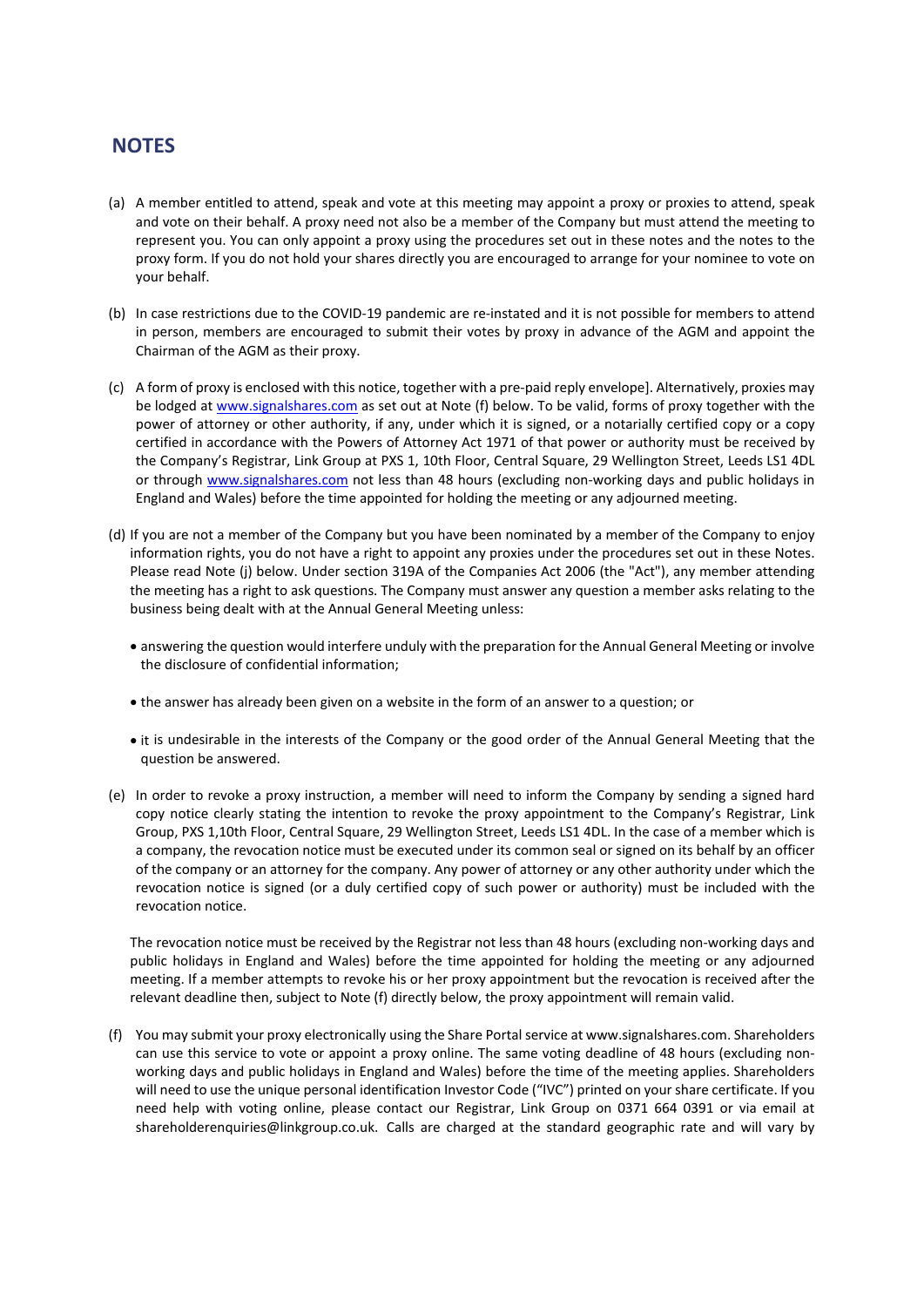provider. Calls outside the United Kingdom will be charged at the applicable international rate. Lines are open between 9.00 a.m. – 5.30 p.m., Monday to Friday excluding public holidays in England and Wales.

(g) CREST members who wish to appoint a proxy or proxies by utilising the CREST electronic proxy appointment service may do so for the AGM and any adjournment(s) of it by using the procedures described in the CREST Manual (available from https://www.euroclear.com/site/ public/EUI). CREST Personal Members or other CREST sponsored members, and those CREST members who have appointed a voting service provider(s), should refer to their CREST sponsor or voting service provider(s), who will be able to take the appropriate action on their behalf. In order for a proxy appointment made by means of CREST to be valid, the appropriate CREST message (a "CREST Proxy Instruction") must be properly authenticated in accordance with Euroclear UK & International Limited's ("EUI") specifications and must contain the information required for such instructions, as described in the CREST Manual. The message, regardless of whether it constitutes the appointment of a proxy or is an amendment to the instruction given to a previously appointed proxy must, in order to be valid, be transmitted so as to be received by the Company's Registrar (ID: RA10) no later than 48 hours (excluding non‐working days) before the time of the Annual General Meeting or any adjournment thereof. For this purpose, the time of receipt will be taken to be the time (as determined by the timestamp applied to the message by the CREST Applications Host) from which the Company's Registrar is able to retrieve the message by enquiry to CREST in the manner prescribed by CREST.

CREST members and, where applicable, their CREST sponsors or voting service providers should note that EUI does not make available special procedures in CREST for any particular messages. Normal system timings and limitations will therefore apply in relation to the input of CREST Proxy Instructions. It is the responsibility of the CREST member concerned to take (or, if the CREST member is a CREST personal member or sponsored member or has appointed a voting service provider(s), to procure that his/her CREST sponsor or voting service provider(s) take(s)) such action as shall be necessary to ensure that a message is transmitted by means of the CREST system by any particular time.

In this connection, CREST members and, where applicable, their CREST sponsors or voting service providers are referred, in particular, to those sections ofthe CREST Manual concerning practical limitations of the CREST system and timings. The Company may treat as invalid a CREST Proxy Instruction in the circumstances set out in Regulation 35(5)(a) of the Uncertificated Securities Regulations 2001.

- (h) Pursuant to Regulation 41 of the Uncertificated Securities Regulations 2001, the Company has specified that only those holders of the Company's shares registered on the Register of Members of the Company as at close of business on 21 March 2022 or, in the event that the Annual General Meeting is adjourned, on the Register of Members 48 hours (excluding non‐working days and public holidays in England and Wales) before the time of any adjourned meeting, shall be entitled to attend and vote at the said Annual General Meeting in respect of such shares registered in their name at the relevant time. Changes to entries on the Register of Members after the relevant deadline shall be disregarded in determining the right of any person to attend and vote at the Annual General Meeting (or the relevant adjournment thereof).
- (i) As at close of business on 26 January2022 (being the last business day prior to the publication of this notice), the Company's issued share capital comprised 26,133,036 Ordinary Shares and 39,463,845 'A' Shares, excluding shares held in treasury, and the total number of voting rights in the Company was 26,172,499,845 votes, being 26,133,036,000 votes attributable to Ordinary Shares and 39,463,845 votes attributable to 'A' Shares. Information regarding the number of Shares and voting rights may be obtained from the website, https://greshamhouse.com/real‐assets/new‐energy/gresham‐house‐renewable‐energy‐vct‐2‐plc/.
- (j) A member may appoint more than one proxy, provided each proxy is appointed to exercise rights attached to different shares. Members may not appoint more than one proxy to exercise rights attached to any one share. The return of a completed proxy form or other instrument of proxy will not prevent you attending the AGM and voting in person if you wish, subject to Government guidance in the light of the COVID‐19 pandemic. The right to appoint a proxy does not apply to persons whose shares are held on their behalf by another person and who have been nominated to enjoy information rights in respect of the Company in accordance with Section 146 of the Companies Act 2006 ("Nominated Persons"). Nominated Persons may have a right under an agreement with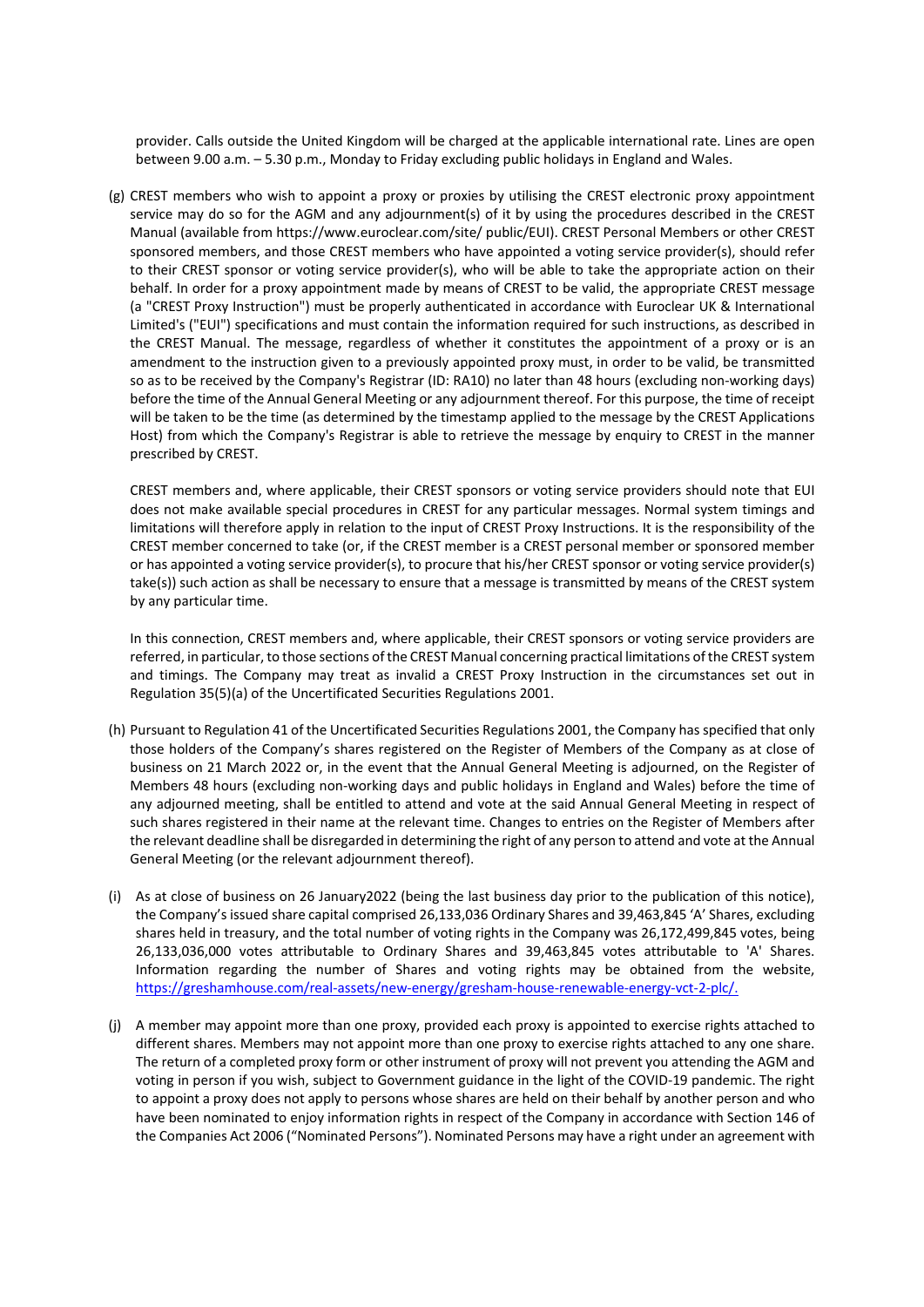a member of the Company who has nominated the Nominated Person to have information rights (a "Relevant Shareholder") to be appointed (or to have someone else appointed) as a proxy. Alternatively, if Nominated Persons do not have such a right, or do not wish to exercise it, they may have a right under such an agreement to give instructions to the Relevant Shareholder as to the exercise of voting rights. The main point of contact in terms of a Nominated Person's investment in the Company remains the Relevant Shareholder (or, perhaps, the Nominated Person's custodian or broker) and a Nominated Person should continue to contact them (and not the Company) regarding any changes or queriesrelating to the Nominated Person's personal details and interest in the Company (including any administrative matters). The only exception to this is where the Company expressly requests a response from the Nominated Person.

- (k) Subject to Government guidance in light of the COVID‐19 pandemic, a company which is a member can appoint one or more corporate representatives who may exercise, on its behalf, all its powers as a member provided that no more than one corporate representative exercises powers in respect of the same share.
- (l) Except as provided above, members who have general queries about the Annual General Meeting should write to the Company Secretary at GreshamVCTs@jtcgroup.com.
- (m) Information regarding the Annual General Meeting, including the information required by section 311A of the Companies Act 2006, can be found at https://greshamhouse.com/real‐assets/new‐energy/gresham‐house‐ renewable‐energy‐vct‐2‐plc/.
- (n) Members may not use any electronic address provided either in this notice of Annual General Meeting, or any related documents (including the Chairman's letter and Form of Proxy), to communicate with the Company for any purposes other than those expressly stated.
- (o) Under section 338 of the Act, members meeting the threshold requirements set out in that section have the right to require the Company to give notice of a resolution which may properly be moved at the AGM. Any such request, which must comply with section 338(4) of the Act, must be received by the Company no later than six weeks before the date fixed for the AGM.
- (p) Under section 338A of the Act, members meeting the threshold requirements set out in that section have the right to require the Company to include a matter (other than a proposed resolution) in the business to be dealt with at the AGM. Any such request, which must comply with section 338A(3) of the Act, must be received by the Company no later than six weeks before the date fixed for the AGM.
- (q) Shareholders may submit questions in advance of the meeting by email to renewablevcts@greshamhouse.com by 11.30 a.m. on 21 March 2022.
- (r) Voting on all resolutions will be conducted by way of a poll rather than a show of hands. The Board believes that this is a more transparent method of voting as member votes are to be counted according to the number of shares held. As soon as practicable following the meeting, the results of the voting and the number of proxy votes cast for and against and the number of votes actively withheld in respect of each of the resolutions will be announced via a regulatory information service and also placed on the Company's website.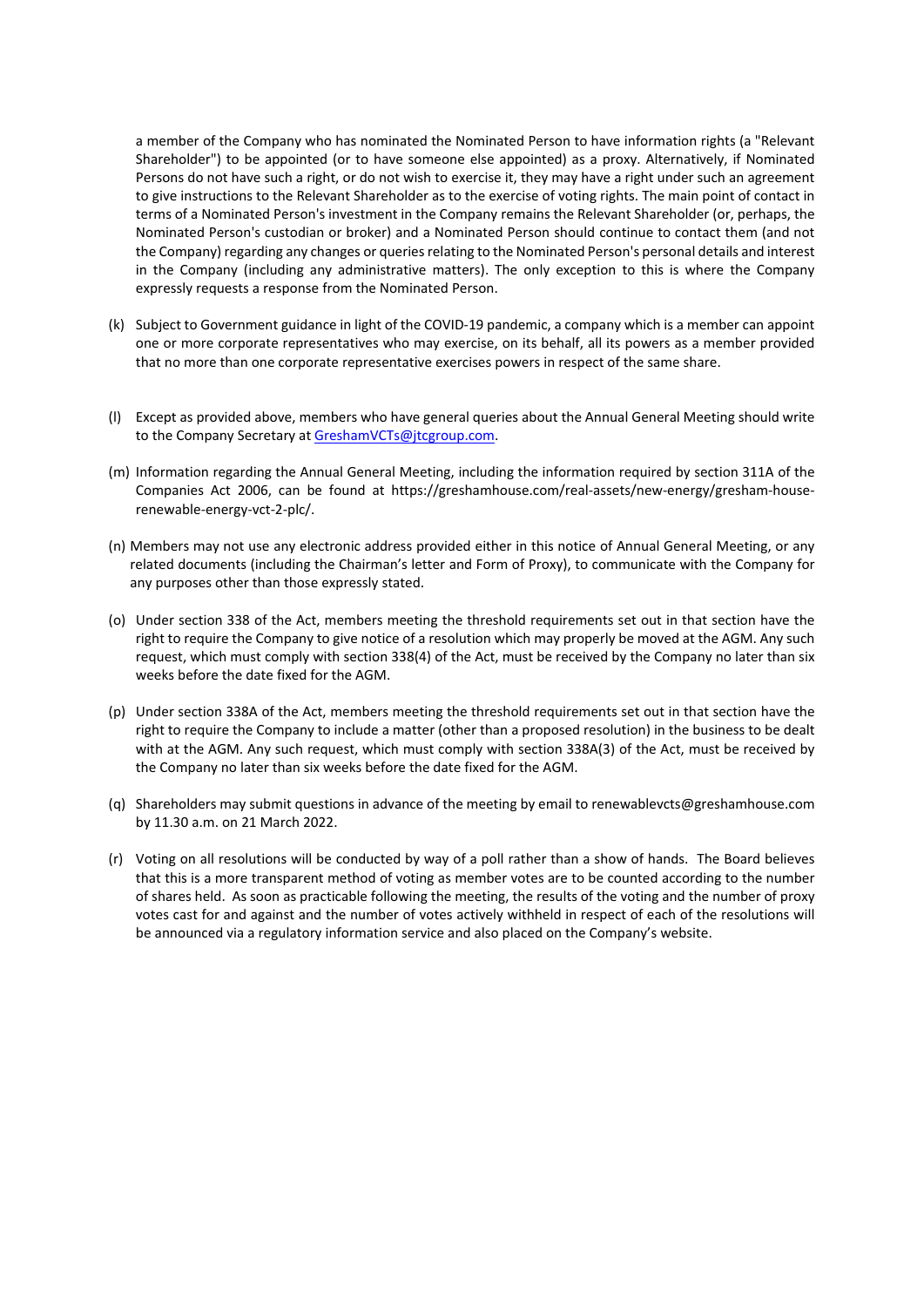## **FORM OF PROXY FOR ANNUAL GENERAL MEETING GRESHAM HOUSE RENEWABLE ENERGY VCT 2 PLC (the "Company")**

#### **BEFORE COMPLETING THIS FORM PLEASE READ THE EXPLANATORY NOTES**

For use at the Annual General Meeting of the above named Company to be held at 11.30 a.m. on 23 March 2022 at the offices of Gresham House at 80 Cheapside, London, EC2V 6EE and at any adjournment thereof (the "Annual General Meeting" or "AGM").

I/We\*(in BLOCK CAPITALS) ……………………………………………………..........................………….……………………….….................... of .……………………………………………………………………………………….………………………………………………………………………............... being the holder(s)\* of Ordinary Shares of 0.1p each/ A Shares of 0.1p each in the above-named Company, hereby appoint the Chairman of the meeting (see Note 3)

or ………………………………………………...……………………………………………………………………………………………...…………………............... of .……………………………………………………………………………………………………………………………………………………….…………….............

as my/our\* proxy to exercise my/our\* rights in respect of the aforementioned shares to attend, speak and vote on my/our\* behalf at the AGM or at any adjournment thereof.

I/We\* desire to vote on the resolutions as indicated in the appropriate column below.

Please indicate with an "X" in the appropriate box opposite each resolution how you wish your vote to be cast.

Details of the resolutions are set out in the Notice of the Annual General Meeting.

| <b>ORDINARY BUSINESS</b>                                                   | <b>FOR</b> | <b>AGAINST</b> | WITHELD |
|----------------------------------------------------------------------------|------------|----------------|---------|
| 1. To receive and adopt the Directors' Report and Accounts.                |            |                |         |
|                                                                            |            |                |         |
| 2. To approve the Directors' Remuneration Report.                          |            |                |         |
|                                                                            |            |                |         |
| 3. To re-appoint BDO LLP as the Company's auditor to hold office from the  |            |                |         |
| conclusion of this meeting until the conclusion of the next annual general |            |                |         |
| meeting at which accounts are laid before the Company.                     |            |                |         |
|                                                                            |            |                |         |
| 4. To authorise the Directors to determine the auditor's remuneration.     |            |                |         |
| <b>SPECIAL BUSINESS</b>                                                    |            |                |         |
| 5. THAT a general meeting, other than an annual general meeting, may be    |            |                |         |
| called on not less than 14 clear days' notice provided that this authority |            |                |         |
| shall expire at the conclusion of the Company's next annual general        |            |                |         |
| meeting.                                                                   |            |                |         |

Signature(s)\*…………………............................................................... Date …....…………………............

\* Delete as appropriate

#### **PLEASE RETURN TO LINK GROUP IN THE PRE‐PAID ENVELOPE PROVIDED**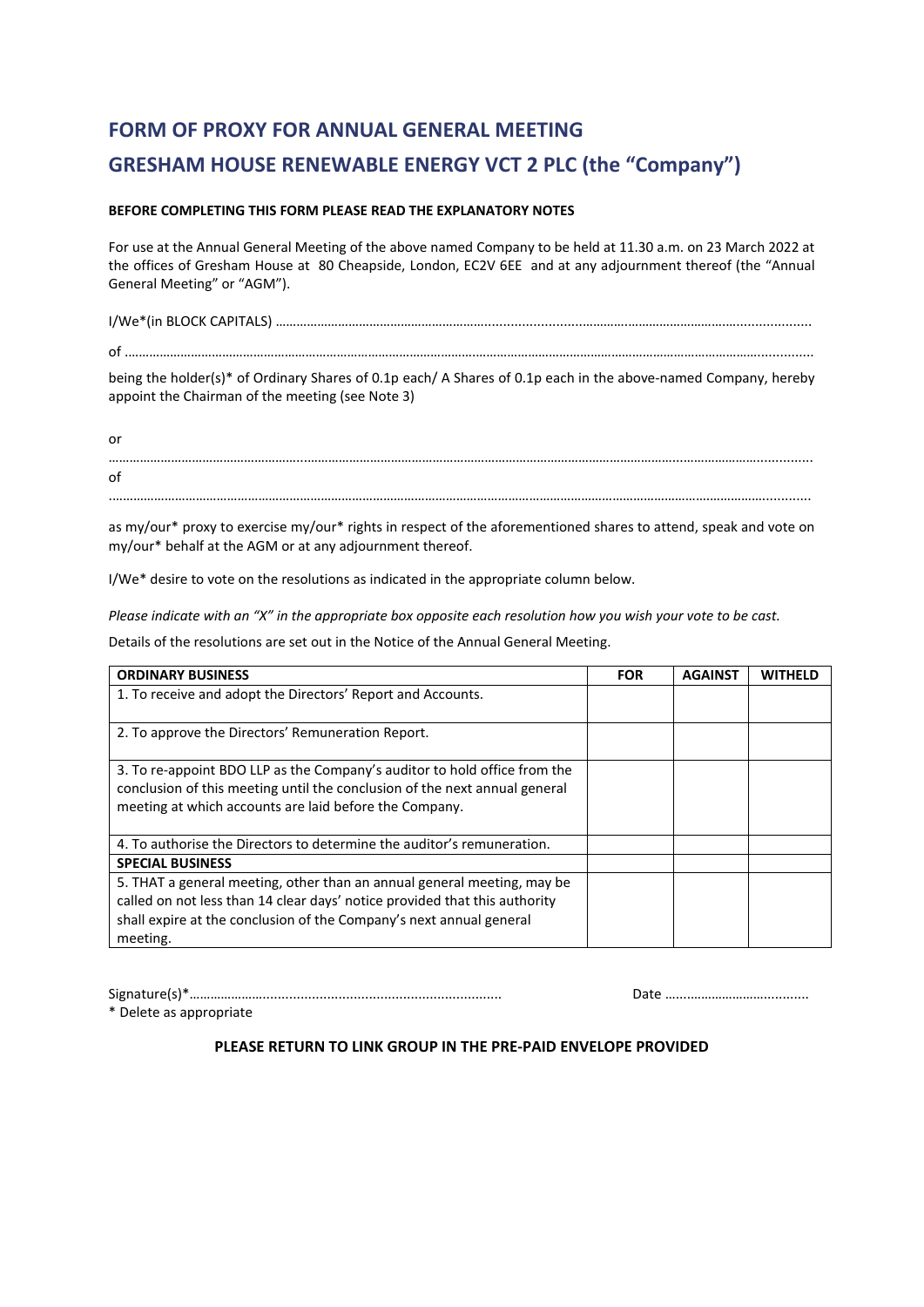#### **NOTES AND INSTRUCTIONS:**

- 1. In case restrictions due to the COVID‐19 pandemic are re‐instated and it is not possible for members to attend the AGM in person, members are encouraged to submit their votes by proxy in advance of the Annual General Meeting and appoint the Chairman of the AGM as their proxy.
- 2. Any member of the Company entitled to attend, speak and vote at the AGM is also entitled to appoint one or more proxies to exercise all or any of that member's rights to attend, speak and vote on behalf of that member at the AGM (or any adjournment thereof). A member may appoint more than one proxy in relation to the Annual General Meeting provided that each proxy is appointed to exercise the rights attached to a different share or shares held by that member. A proxy may demand, or join in demanding, a poll. A proxy need not be a member of the Company but must attend the meeting in order to represent his or her appointer. A member entitled to attend, speak and vote at the meeting may appoint the Chairman of the meeting or another person as his or her proxy although the Chairman of the meeting will not speak for the member. A member who wishes his or her proxy to speak for him or her should appoint his or her own choice of proxy (not the Chairman of the meeting) and give instructions directly to that person. Where you appoint as your proxy someone other than the Chairman, you are responsible for ensuring that they attend the meeting and are aware of your voting instructions.
- 3. Delete "the Chairman of the meeting" if it is desired to appoint any other person and insert his or her name and address. If no name is inserted, the proxy will be deemed to have been given in favour of the Chairman of the meeting. If this Form of Proxy is signed and returned without stating how the proxy shall vote on any particular matter the proxy will exercise his or her discretion as to whether, and if so how, he or she votes.
- 1. To be valid, a Form of Proxy must be completed, signed and delivered (together with the power of attorney or other written authority, if any, under which it issigned or an office or notarially certified copy or a copy certified in accordance with the Powers of Attorney Act 1971 of such power and written authority) to the Company's Registrar, Link Group at PXS 1, 10th Floor, Central Square, 29 Wellington Street, Leeds LS1 4DL, not less than 48 hours (excluding weekends and public holidays in England and Wales) before the time appointed for holding the Annual General Meeting or adjourned meeting at which the person named in the Form of Proxy proposes to vote. In the case of a poll taken more than 48 hours (excluding weekends and public holidays in England and Wales) after it is demanded, the document(s) must be delivered as aforesaid not less than 24 hours (excluding weekends and public holidays) before the time appointed for taking the poll, or where the poll is taken not more than 48 hours (excluding weekends and public holidays in England and Wales) after it was demanded, be delivered at the meeting at which the demand is made.
- 2. In the case of a member which is a company, this form must be executed under its common seal or signed on its behalf by an officer of the company or attorney duly authorised by that company.
- 3. In the case of joint holders, the signature of any one joint holder is sufficient. If more than one of the joint holders purports to appoint a proxy, the appointment submitted by the most senior holder will be accepted to the exclusion of the appointments submitted by the other joint holders. Seniority is determined by the order in which the names of the joint holders appear in the Company's register of members in respect of the joint holding (the first‐named being the most senior).
- 4. Subject to the prevailing rules and Government guidance at the time of the AGM, the completion and return of this Form of Proxy will not preclude you from attending and voting at the Annual General Meeting should you subsequently decide to do so. If a member appoints a proxy and that member attends the Annual General Meeting in person and votes, the proxy appointment will automatically be terminated.
- 5. To direct your proxy how to vote on the resolutions, mark the appropriate box with an 'X'. If you mark 'X' in more than one box, this Form of Proxy will be invalid. To abstain from voting on a resolution, select the relevant